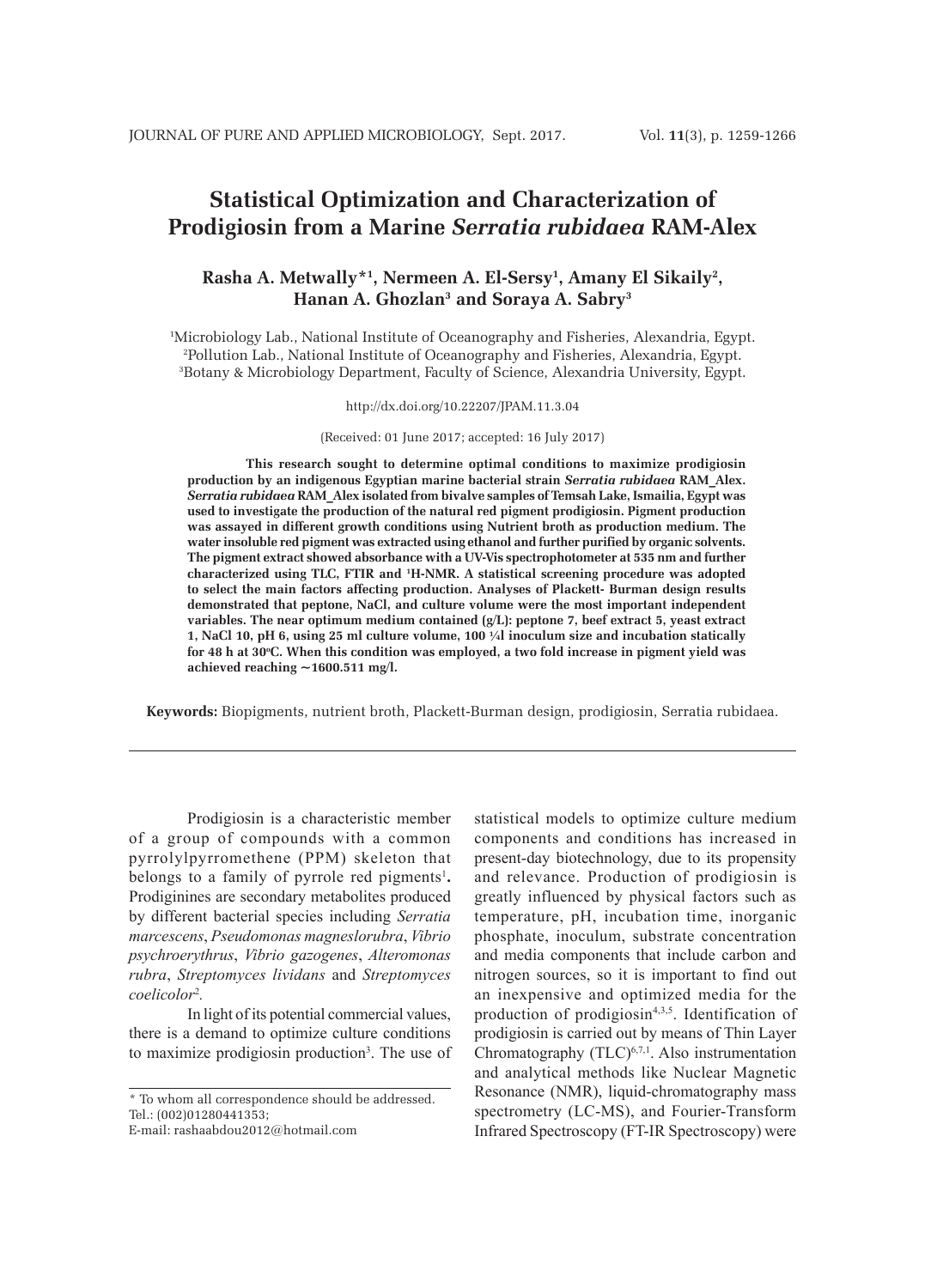applied to characterize and identify the purified compound<sup>4</sup>.

The present investigation focuses on the production and characterization of prodigiosin from a novel strain *S. rubidaea* RAM\_Alex. Optimization of cultural parameters to achieve the enhanced production of the pigment was carried using Plackett-Burman design.

## **MATERIALS AND METHODS**

#### **Bacterial isolation and identification**

Nutrient broth (g/l): peptone 5, beef extract 3, yeast extract 2, NaCl  $5<sup>5</sup>$  was used for the isolation of bacteria from clam samples collected from Temsah Lake, Egypt. For molecular identification, genomic DNA was isolated and 16S rDNA was amplified by polymerase chain reaction (PCR) using a forward primer (5' AGAGTTTGATCMTGGCTCAG 3') and a reverse primer (5' TACGGYTACCTTGTTACGACTT  $3^{\prime})^8$ . 16S DNA was sequenced and sequence analysis was used to construct the phylogenetic tree. Biochemical characterization was carried out using VITEK 2 Compact, a fully automated microbial identification system (bioMérieux VITEK ®).

# **Extraction, purification and identification of the pigment**

Cells of a 48 h old culture were separated by centrifugation at 10,000 x g for 10 min at 4°C. Pigment was extracted from cell pellets by ethanol<sup>9</sup> and purified<sup>10</sup>. For pigment identification, absorption pattern of the purified pigment at different pHs was examined using a UV-Visible spectrophotometer (Unico, Shanghai) to determine maximum absorbance. The chemical structure of the purified product was characterized<sup>4</sup> by Thin-Layer Chromatography (TLC) (TLC cards, Sigma, Germany) using solvent system consisting of hexane**:** ethyl acetate (3:1; v/v) and Fourier Transform Infrared Spectroscopy (FT-IR) (Bruker, Germany). The structure of the pigment was identified by Proton Nuclear Magnetic Resonance Spectroscopy (1 H NMR) (JEOL, Tokyo) using D-chloroform (CDCl3) as solvent. Pigment concentration was measured using Beer-Lambert  $Law<sup>11</sup>$ .

#### $A = \mu l c$

Where:  $A$  is an absorbance,  $\mu$  is the

J PURE APPL MICROBIO*,* **11**(3), SEPTEMBER 2017.

molar absorptivity of the solution, *l* is the length of solution the light passes through (cm), *c* is the concentration of solution in mol/l.

## **Growth condition and pigment production**

A loop of cells grown on NA plates for two days was used to inoculate a 250 ml flask containing 50 ml of Nutrient Broth. For prodigiosin production, the bacteria were grown in NB at 30°C and 120 rpm for 18 h. A standard inoculum (1%) of culture was added to 50 ml of production media in a 250 ml flask and incubated either static or in a shaker at 120 rpm and 30°C. Growth was measured at 600 nm in a UV-Visible spectrophotometer. **Optimization of factors affecting prodigiosin** 

# **production by Plackett-Burman design**

The variables chosen for the present study and their levels are given in Table 1. All variables were denoted as numerical factors and investigated at two widely spaced intervals designated as -1 (low level) and  $+1$  (high level)<sup>12</sup>.

#### **RESULTS**

# **Characterization and identification of isolated bacterium**

The bacterium formed round, smooth, opaque, convex and red pigmented colonies on nutrient agar. Cells were Gram-negative and nonsporulating short rods. Data of VITEK revealed 99% similarity to *Serratia rubidaea*. Analysis of 16S rRNA showed 99% similarity to *Serratia rubidaea* strain SP25 and the isolate was thus designated as *Serratia rubidaea* RAM\_Alex. The sequence was submitted to Genbank with Accession number KM411440 at NCBI. Figure 1 illustrates the phylogenetic tree showing the most related species to the strain.

## **Extraction, purification and characterization of pigment**

TLC analysis showed a single band with an R*f* value of 0.62 (Fig. 2). The FTIR spectrum (Fig. 3) showed bands at 2926cm-1 attributed to the C-H group. Peaks at 3445cm-1 are due to aliphatic alcohols, primary amines and amide. Peaks at 1733 indicate the C=O, whereas, the peak at  $1461 \text{cm}^{-1}$ (C-H) refers to the bending vibration ethylene diamine, and 1380 refers to C-O in prodigiosin. The visible peak at 1279cm<sup>-1</sup> corresponds to C-N. From the spectrum, the main functional group that resulted in red pigments is methylene. Pure pigment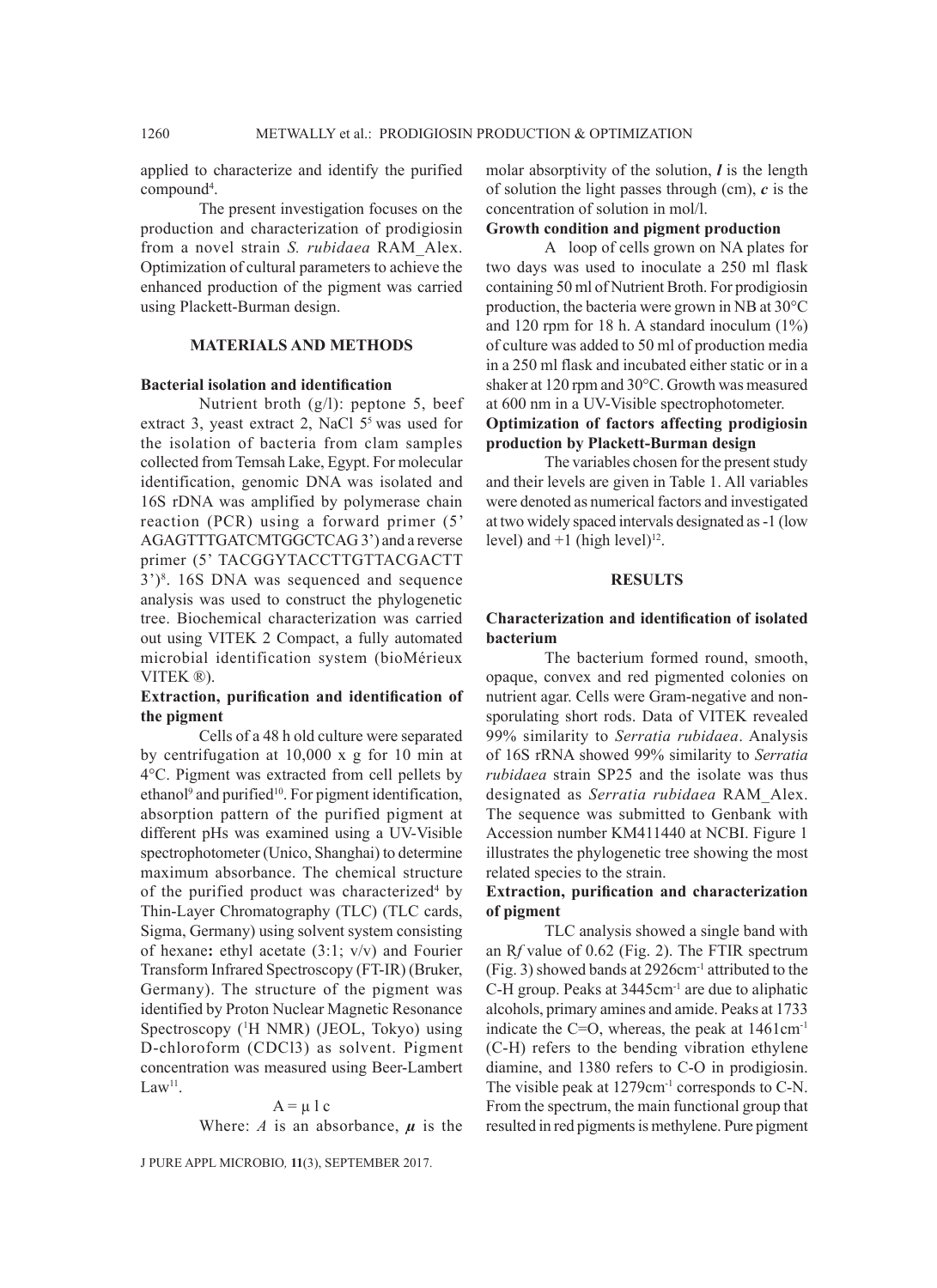was analyzed for 1 H-NMR (500 mHz) resulting in peaks correspond to chemical shifts at 7.25

Table 1. Factors examined as independent variables affecting prodigiosin production by *Serratia rubidaea*  RAM\_Alex and their levels in the Placket-Burman experimental design

| Variable               | Symbol | $-1$ | Level | $+1$ |
|------------------------|--------|------|-------|------|
| Peptone $(g/l)$        | P      |      | 5     |      |
| Beef extract $(g/l)$   | В      |      | 3     |      |
| Yeast extract $(g/l)$  | Y      |      | 2     | 3    |
| NaCl $(g/l)$           | Na     | 3    | 5     | 10   |
| Inoculum $size(\mu l)$ | IS     | 100  | 500   | 1000 |
| Culture volume(ml)     | CV     | 25   | 50    | 75   |
| pH                     | pH     | 6    |       |      |

ppm  $(C_2)$ , 6.95ppm  $(C_{12})$ , 4.20 ppm  $(C_{11})$ , 3.078 ppm  $(C_{18})$ , 1.28 ppm  $(C_{21})$  and  $C_{22}$  at 0.8732 ppm. Data in figure 4 is in agreement to the structure of prodigiosin.

## **Growth condition and prodigiosin production by** *Serratia rubidaea* **RAM\_Alex**

Prodigiosin is a known secondary metabolite that does not have a role in growth, development and reproduction, typically formed during the end or near the stationary phase of growth. In this study, the production of prodigiosin increases linearly between 12 and 46 h under static condition, with maximum production (1707.39 mg/l) after 48h (Fig. 5). It is worth to mention that no pigmentation was observed when shacked cultures were used.

| Serratia rubidaea strain PIGB 88 16S ribosomal RNA gene, partial sequence                            |
|------------------------------------------------------------------------------------------------------|
| $\mathrel{\rule{0pt}{0pt}{=}}$ Serratia rubidaea strain E9 16S ribosomal RNA gene,partial sequence   |
| – Serratia rubidaea strain AcdSPB1 16S ribosomal RNA gene, partual sequence                          |
| L Serratia rubidaea strain CIFRI P-TSB-51-ZMA 16S ribosomal RNA gene, partial sequence               |
| Serratia rubidaea partial 16S rRNA gene, isolate S55                                                 |
| Serratia rubidaea RAM Alex 1408bps                                                                   |
| L Serratia rubidaea strain SP25 16S ribosomal RNA gene, partial sequence                             |
| Serratia marcescens strain HL1 16S ribosomal RNA gene, partial sequence                              |
| Klebsiella pneumoniae gene for 16S rRNA, partial sequence strain: NBRC 3512                          |
| Pantoea dispersa strain LMG2603 16S ribosomal RNA gene, partial sequence                             |
| Serratia proteamaculans strain wg-2 16S ribosomal RNA gene, partial sequence                         |
| Buchnera aphidicola (Tetraneura sorini) voucher ZMIOZ 16188 16S ribosomal RNA gene, partial sequence |

**Fig. 1.** 16S rDNA-based dendogram showing the phylogenetic position of *Serratia rubidaea* RAM\_Alex among representatives of related bacterial species



#### $Rf = 0.62$

**Fig. 2.** Thin layer chromatography of *Serratia rubidaea*  RAM\_Alex prodigiosin. Solvent system consisted of hexane: ethyl acetate (3:1, v/v)

# **Elucidation of factors affecting prodigiosin production using Plackett-Burman design**

The design was applied with 7 different factors and all experiments were performed in duplicates and the average of results was presented as prodigiosin yield that was measured at 535nm after 48h (Table 2). The main effect was calculated as the difference between the average of measurements made at the high level setting  $(+1)$ and the average of measurements made at the low level setting (-1) for each factor. From the main effect analysis (Fig. 6) it was found that peptone, beef extract and NaCl in their high concentration positively affected prodigiosin production, while yeast extract, culture volume and pH negatively affected the process.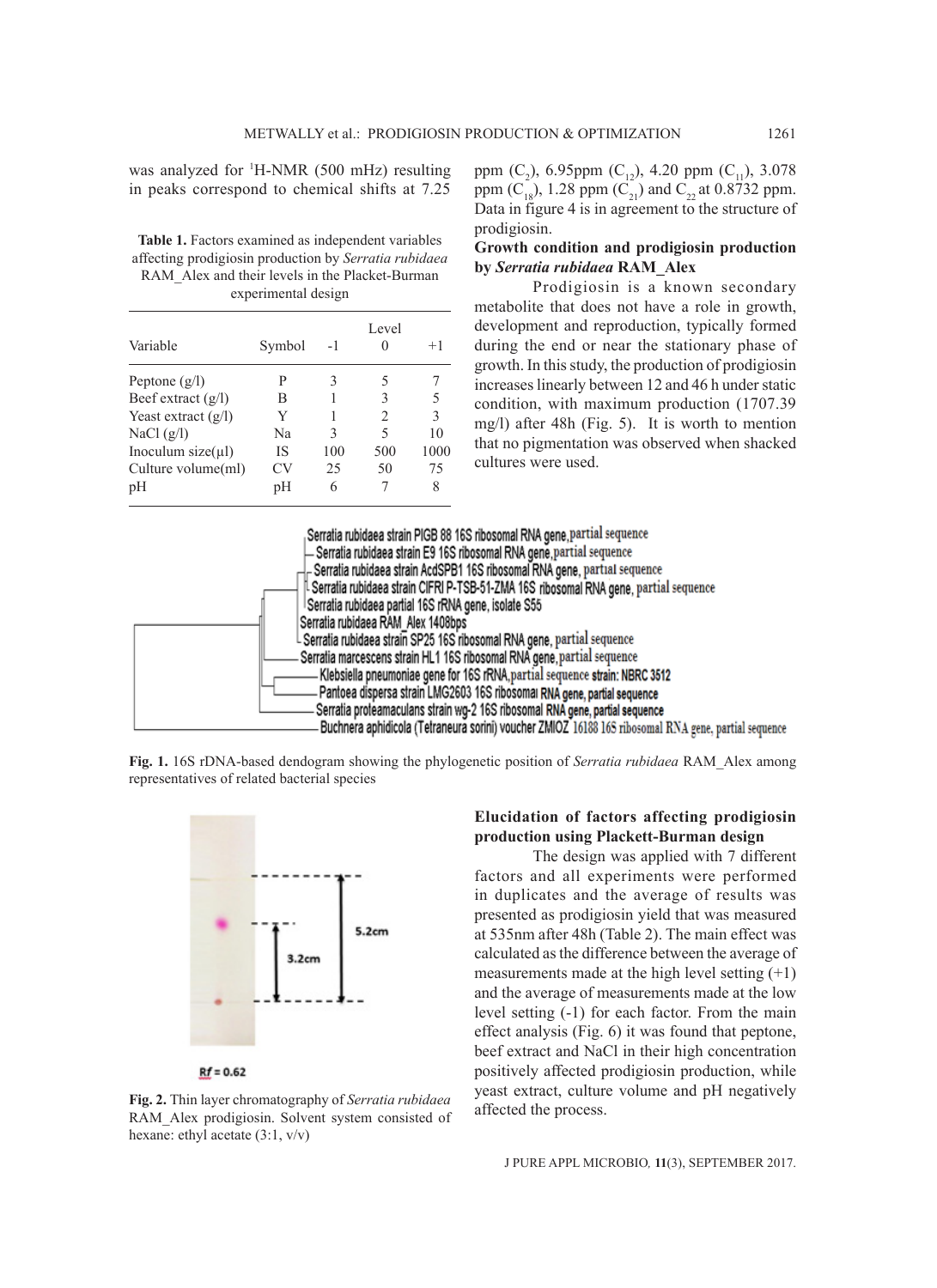In order to evaluate the accuracy of the applied Plackett-Burman statistical design, a verification experiment was applied to compare between the predicted optimum levels of independent variables and the basal condition settings (Fig. 7). It was found that the yield of prodigiosin increased by 2 fold  $(\sim1600.511 \text{ mg/l})$ after validation under optimized conditions as compared with a basal medium  $(\sim 765.02 \text{ mg/l})$ .

#### **DISCUSSION**

During the last few decades, increasing attention has been paid to natural dye applications.

This is due to increasing popularity of more natural lifestyle based on naturally sustainable goods $13$ . Prodigiosin is one of the most popular natural dyes that possesses antibacterial, antifungal, antiprotozoal, cytotoxic, antitumor, antimalarial, antidiabetic, nonsteroidal and anti-inflammatory properties. There is a demand to develop high throughput and cost effective bioprocesses for pigment production3 . Nutrient broth, a cost effective medium was used in this study for pigment production by a novel strain *Serratia rubidaea* RAM\_Alex in batch fermentation. The observed high pigment production under statistic condition can be attributed to the effect of shear



**Fig. 3.** FT-IR spectrum of *Serratia rubidaea* RAM\_Alex red pigment



**Fig. 4.** <sup>1</sup> H- NMR spectroscopy of *Serratia rubidaea* RAM\_Alex red pigment

J PURE APPL MICROBIO*,* **11**(3), SEPTEMBER 2017.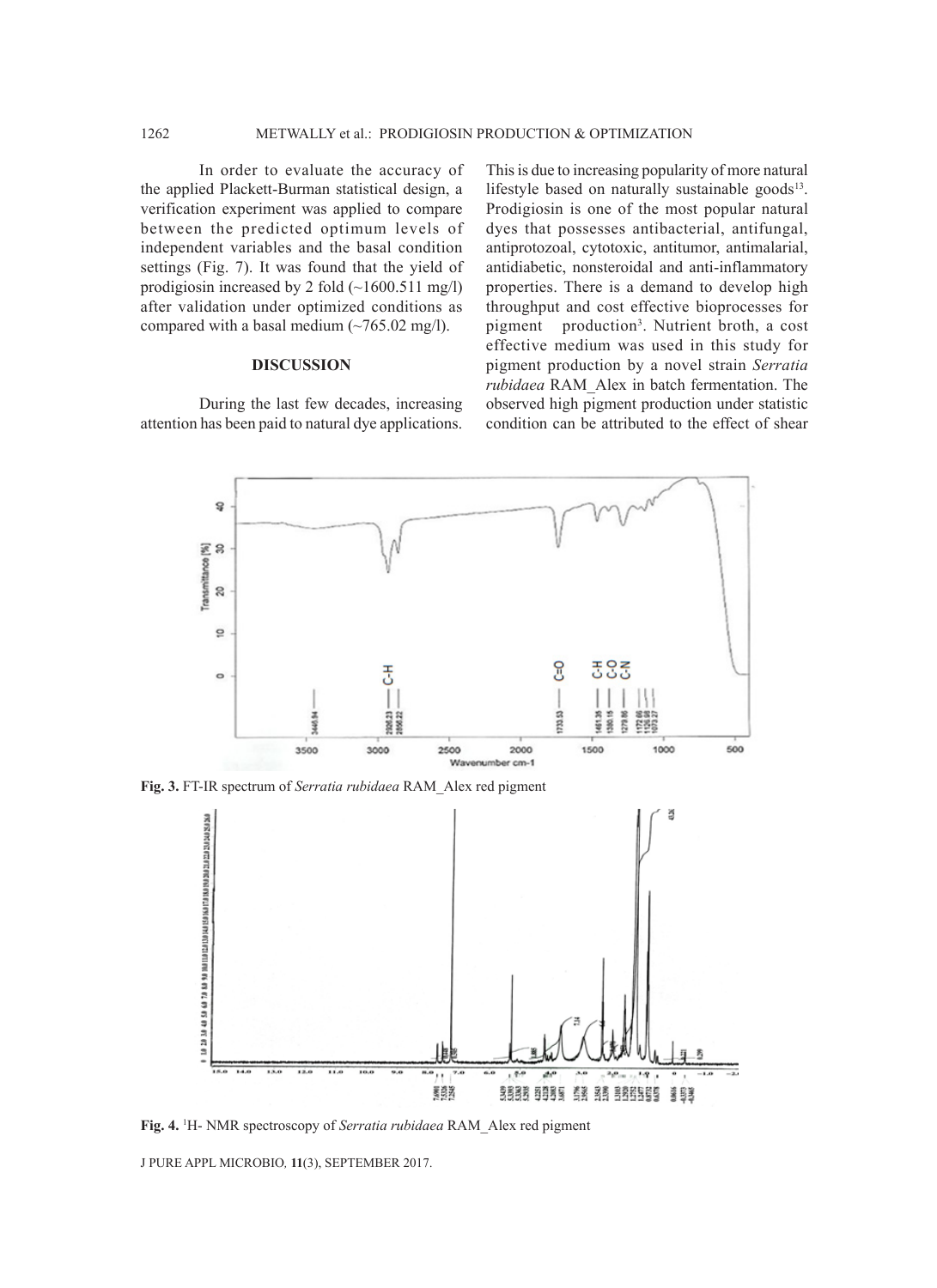stress (from the shaking condition), which has been reported to be higher when the cells are either in aggregates or clusters compared to single cells<sup>14</sup>. In agreement with other researchers<sup>15,4</sup>, the present study shows that prodigiosin from *Serratia rubidaea* RAM\_Alex is a secondary metabolite generally produced after the log phase of cell growth was highest in the stationary. Additionally, the characteristics of the production curve are similar to the production pattern of secondary metabolites<sup>16</sup>.

The red pigment was analyzed by TLC using mixture of n-hexane: ethyl acetate at (3:1; v/v). A single red band with R*f* value of 0.62 was obtained is similar to that reported for *Serratia marcescens* UTM114. The FTIR spectrum was similar to those reported for prodigiosin<sup>17,6,18</sup>. The

position of each proton in<sup>1</sup>H-NMR analysis clearly confirmed that the pigment isolated from *Serratia rubidaea* RAM\_Alex is prodigiosin.

Several factors such as inorganic phosphate availability, medium composition, temperature and pH appear to affect the production of prodigiosin<sup>19</sup>. For improvement of pigment production by *Serratia rubidaea* RAM\_Alex, Plackett–Burman design was applied. The positive effect of peptone and beef extract on pigment production is attributed to the contents of amino acids, vitamins and coenzymes, growth factors of natural components used <sup>20,5</sup>. After optimization, a yield of  $\sim$ 1600.511 mg/l was achieved. It was reported that *Serratia marcescens* produced 184.32 mg/l and 277.74 mg/l of prodigiosin in glycerol and mannitol containing medium, respectively<sup>16</sup>, while



**Fig. 5.** Growth and prodigiosin production by *Serratia rubidaea* RAM\_Alex grown in nutrient broth , pH 7 under static condition for 2 days at 30 °C. Pigment ( $\%$ ), Growth ( $\frac{2\%}{6}$ ).

| Independent variable |     |                |          |          |                |          |           |                |         |  |
|----------------------|-----|----------------|----------|----------|----------------|----------|-----------|----------------|---------|--|
|                      | Run | P              | B        | Y        | <b>NaCl</b>    | IS       | <b>CV</b> | pH             | mg/l    |  |
|                      |     | $-1$           | $-1$     | $-1$     |                |          |           | $-1$           | 586.48  |  |
|                      | 2   |                | $-1$     | $-1$     | $-1$           | $-1$     |           | 1              | 367.85  |  |
|                      | 3   | $-1$           |          | $-1$     | $-1$           |          | -1        |                | 669.77  |  |
|                      | 4   |                |          | $-1$     |                | $-1$     | $-1$      | $-1$           | 1634.51 |  |
|                      | 5   | $-1$           | $-1$     |          |                | $-1$     | $-1$      |                | 621.18  |  |
|                      | 6   |                | $-1$     |          | $-1$           |          | $-1$      | $-1$           | 780.82  |  |
|                      |     | $-1$           |          |          | $-1$           | $-1$     |           | $-1$           | 253.33  |  |
|                      | 8   |                |          |          |                |          |           |                | 756.53  |  |
|                      | 9   | $\overline{0}$ | $\theta$ | $\theta$ | $\overline{0}$ | $\Omega$ | $\theta$  | $\overline{0}$ | 697.53  |  |
|                      |     |                |          |          |                |          |           |                |         |  |

**Table 2.** The Placket-Burman experimental design (in coded levels) with prodigiosin production as response

J PURE APPL MICROBIO*,* **11**(3), SEPTEMBER 2017.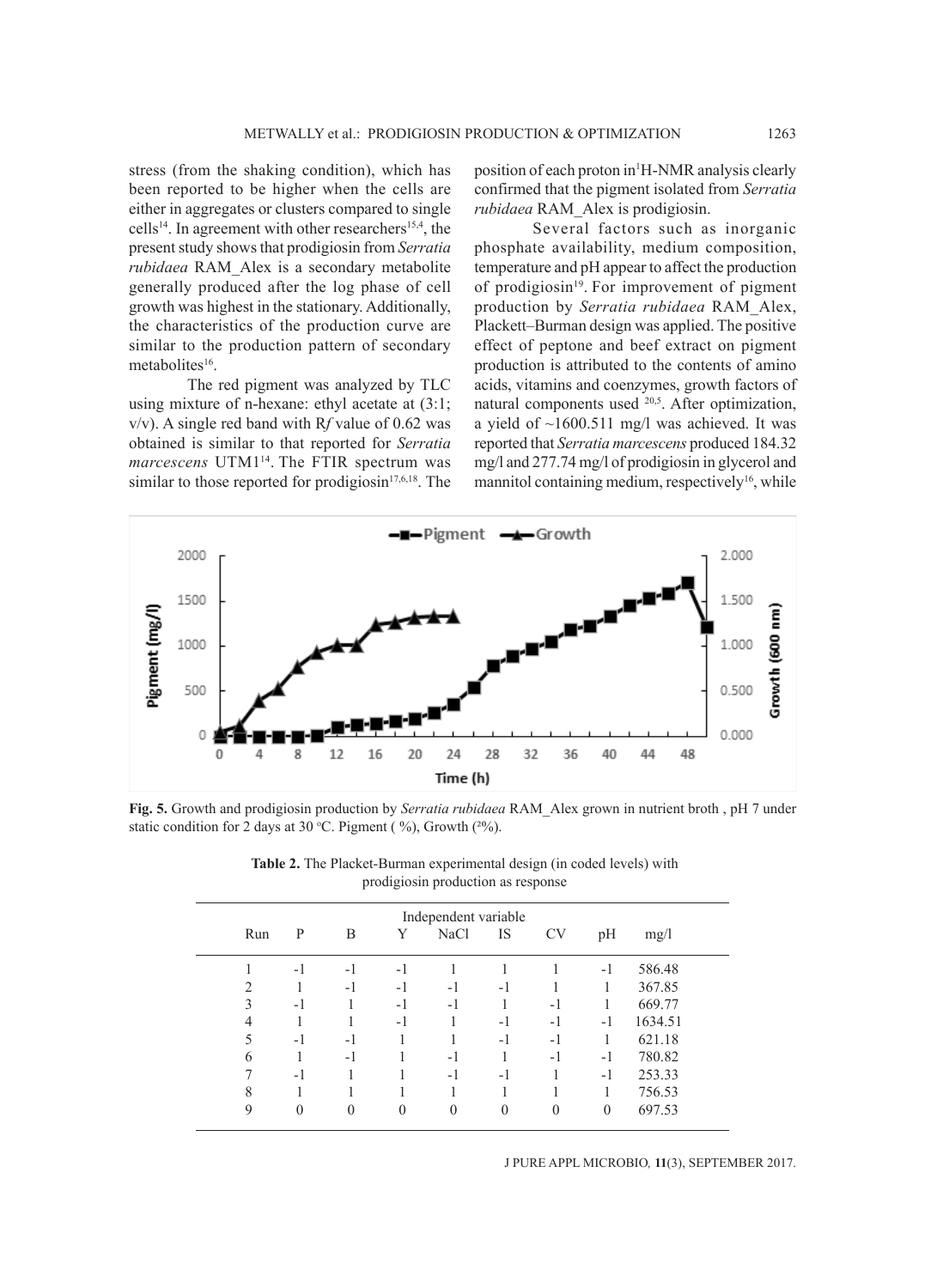

**Fig. 6.** Positive and negative influence of different variables on prodigiosin productionby *Serratia rubidaea*  RAM\_Alex based on the result of Plackett\_Burman design



**Fig. 7.** Comparison between the predicted optimum levels of independent variables and the basal condition settings

mannitol was found to be suitable for growth and prodigiosin production instead of glycerol<sup>21</sup>. Other studies have reported different results associated with prodigiosin production. Wei and Chen observed 56-790 mg/l of prodigiosin cultured in oil supplemented Luria-Bertani broth medium<sup>22</sup>. The production of prodigiosin was reported in mutant *Serratia marcescens* 02 at a concentration of 96.5- 583 mg/l23. Additionally, Gutiérrez-Román *et al.* reported a production of prodigiosin of 60 mg/l by *Serratia marcescens* CFFSUR-B2 cultivated in peanut medium24. Maximum optimal composition of the cultivated medium for prodigiosin production by *Serratia marcescens* by adding sucrose and glycine as the carbohydrate and energy source to cultivate medium resulted in prodigiosin yield increasing 2.12-fold  $(\sim 579.02 \text{ mg/l})$  and 2.15-fold  $(-587.64 \text{ mg/l})$ , respectively<sup>25</sup>. It was reported that the addition of maltose and glucose to nutrient

J PURE APPL MICROBIO*,* **11**(3), SEPTEMBER 2017.

broth gave a two-fold  $\left(\sim 0.79 \text{ mg/ml} \text{ and } \sim 0.29 \text{ mg/} \right)$ ml, respectively) increase in yield over nutrient broth (~0.354 mg/ml) and peptone glycerol broth alone  $({\sim}0.569 \text{ mg/ml})^{14}$ .

From our results we can conclude the composition of the pre-optimized medium and condition for high prodigiosin production as follows (g/l): peptone 7, beef extract 5, yeast extract 1, NaCl 10, inoculum size 100 µl, pH 6, culture volume 25 ml at 30°C under static condition after 48 h that yielded  $\sim$ 1600.511 mg/l.

#### **CONCLUSIONS**

Although several recent studies disclosed a number of interesting biological properties of prodigiosin, this paper reports a higher value of prodigiosin production by a newly isolated indigenous marine bacteria *Serratia rubidaea*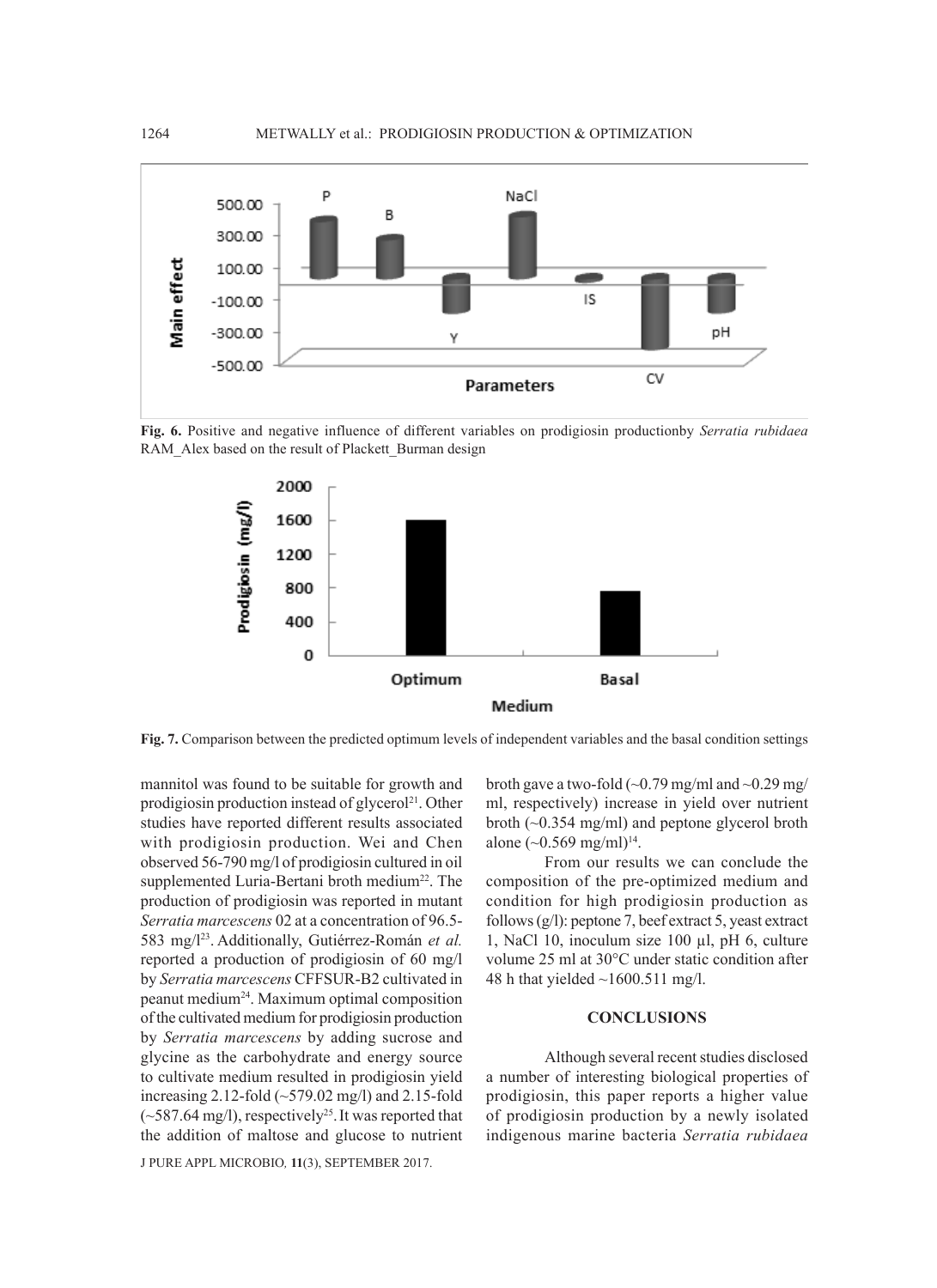rather than *Serratia marcescens* from a relatively cheap medium. The work adds new information for microbial pigment production and optimization. Biopigments produced by bacteria have important biological activities, so in this study, the statistically based experimental designs proved to be an effective tool in optimizing the medium for prodigiosin production by *Serratia rubidaea* RAM\_Alex and indicated that nutritional status of the growth medium plays an important role in the biosynthesis of prodigiosin. The present study demonstrated that peptone, NaCl, and culture volume significantly increased the production of prodigiosin from *Serratia rubidaea* RAM\_Alex using a statistical screening procedure via a Plackett- Burman design.

# **ACKNOWLEDGMENTS**

The authors are grateful to Botany & Microbiology Department, Faculty of Science, Alexandria University, Egypt and Institute of Oceanography and Fisheries, Alexandria, Egypt for providing facilities and expertise that greatly assisted this research.

#### **REFERENCES**

- 1. Lapenda Lins, J.C., Maciel, C.C.S, Xavier, H.S., Alves da Silva, C.A., Campos-Takaki, G.M. Production and toxicological evaluation of prodigiosin from *Serratia marcescens* UCP/ WFCC1549 on mannitol solid medium. *Int. J. Appl. Res. Nat. Prod.,* 2014; **7**: 32-38.
- 2. Venil, C.K., Lakshmanaperumalsamy, P. An insightful overview on microbial pigment, prodigiosin. *Electronic Journal of Biology.,*  2009; **5**: 49-61.
- 3. Bhattacharya, S., Gulani, C., Das, A. Assessment of process parameters influencing the enhanced production of prodigiosin from *Serratia marcescens* and evaluation of its antimicrobial, antioxidant and dyeing potentials. *Mal. J. Microbiol.,* 2012; : 116-122.
- 4. Wang, S.L., Wang, C.Y., Yen, Y.H., Liang, T.W., Chen, S.Y., Chen C.H. Enhanced production of insecticidal prodigiosin from *Serratia marcescens* TKU011 in media containing squid pen. *Process Biochem.,* 2012; **47**: 1684-1690.
- 5. Pradeep, B.V., Pradeep, F.S., Angayarkanni, J., Palaniswamy, M. Optimization and production of prodigiosin from *Serratia marcescens* MBB05 using various natural substrates. *Asian J. Pharm. Clin. Res.,* 2013; **6**: 34-41.
- 6. Song, M.J., Bae, J., Lee, D.S., Kim, C.H., Kim, J.S., Kim, S.W., Hong, S.I. Purification and characterization of prodigiosin produced by integrated bioreactor from *Serratia* sp. KH-95. *J. Biosci. Bioeng.,* 2006; **101**: 157-161.
- 7. Samrot, A.V., Senthilkumar, P., Chandana, K., Narendrakumar, G. Optimization of prodigiosin production by *Serratia marcescens* SU-10 and evaluation of its bioactivity. *Int. Res. J. Biotechnol.,* 2011; **2**: 128-133.
- 8. Choudhury, J.D., Pramanik, A., Webster, N.S., Llewellyn, L.E., Gachhui, R., Mukherjeea, J. Draft genome sequence of *Pseudoalteromonas* sp. strain NW 4327 (MTCC 11073, DSM 25418), a pathogen of the Great Barrier Reef sponge *Rhopaloeides odorabile*. *Genome Announc.,*  2014; **2**: 1-14.
- 9. Darshan, N., Manonmani, H.K. Prodigiosin and its potential applications. *J. Food Sci. Technol.,*  2015; **52**: 5393-5407.
- 10. Shahitha S., Poornima, K. Enhanced production of prodigiosin production in *Serratia marcescens. J. Appl. Pharm. Sci.,* 2012; **2**: 138-140.
- 11. Swinehart, D.F. The Beer-Lambert Law. *J Chem Educ.,* 1962; **39**: 333.
- 12. Plackett, R.L., Burman, J.P. The design of optimum multifactor experiments. *Biometrika.,*  1946; **33**: 305-325.
- 13. Shahid, M., Ul-Islam, S., Mohammad, F. Recent advancements in natural dye applications: a review. *J. Cleaner Prod.,* 2013; **53**: 310-331.
- 14. Aruldass, C.A., Venil, C.K., Zakaria, Z., Ahmad, W.A. Brown sugar as a low-cost medium for the production of prodigiosin by locally isolated *Serratia marcescens* UTM1. *Int. Biodeterior. Biodegrad.,* 2014; **95**: 19-24.
- 15. Harris K.P., Williamson, R., Slater, H., Cox, A., Abbasi, S., Foulds, I., Simonsen, T., Leeper, J., Salmond, P.C. The *Serratia* gene cluster encoding biosynthesis of the red antibiotic, Prodigiosin, shows species and strain dependent genome context variation. *Microbiol.,* 2004; **150**: 3547–3560.
- 16. Kurbanoglu E.B., Ozdal, M., Ozdal, O.G., Algur, O.F. Enhanced production of prodigiosin by *Serratia marcescens* MO1 using ram horn peptone. *Braz. J. Microbiol.,* 2015; **46**: 631-637.
- 17. Montaner, B., Castillo-Avila, W., Martinell, M., Ollinger, R., Aymami, J., Giralt, E., Pérez-Tomás, R. DNA interaction and dual topomerase I and II inhibition properties of the anti-tumor drug prodigiosin. *Toxicol. Sci.,* 2005; **85**: 870-879.
- 18. Sumathi, C., MohanaPriya, D., Swarnalatha, S., Dinesh, M.G., Sekaran, G. Production of prodigiosin using tannery fleshing and evaluating its pharmacological effects. *Sci. World J.,* 2014;

J PURE APPL MICROBIO*,* **11**(3), SEPTEMBER 2017.